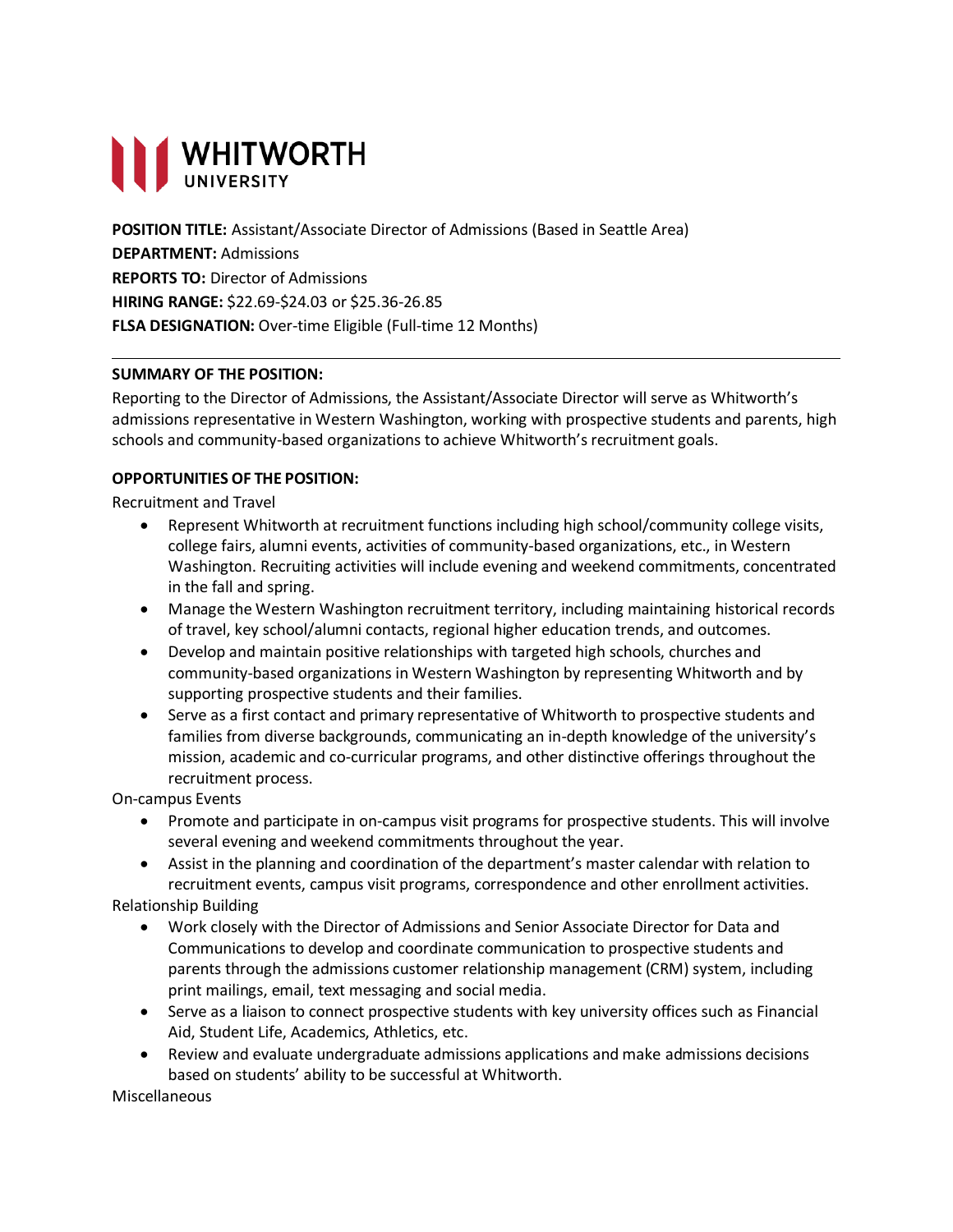- Serve as an active member of the admissions team, contributing to the development and implementation of strategies to achieve the university's enrollment goals.
- Review university communications and stay current on programs and policies in order to provide accurate information to prospective students about the opportunities available at Whitworth.
- Participate in professional development opportunities to stay current on best practices in recruitment and retention of undergraduate students.
- Complete other duties as assigned by the Director.

## **REQUIREMENTS OF THE POSITION:**

- A personal commitment to the Christian faith and to the integration of faith and learning.
- Demonstrated growth in cultural competence, awareness of societal and structural inequities and proven experience in effectively establishing relationships and positive communications with students and other constituents across multiple dimensions of diversity including, but not limited to, race, gender, varying abilities, nationality, sexual orientation, gender identity, class or religious perspectives.
- A commitment to the educational mission of Whitworth University as a comprehensive Christian liberal arts university affiliated with the Presbyterian church
- Availability and commitment to work several evenings and weekends throughout the year providing office and visit support as needed.
- The physical ability to lift up to 50 lbs. as well as bending, stooping and kneeling for the purposes of setting up and taking down admissions displays.
- A valid driver's license.

## **REQUIRED QUALIFICATIONS:**

**Education:** Bachelor's degree required. **Experience:** Relevant work experience preferred. **Licenses or Certifications:** None

## **PREFERRED JOB KNOWLEDGE, SKILLS AND ABILITIES:**

- Experience working with high school students and their parents/guardians.
- Undergraduate admissions, financial aid, or closely related work experience.
- Excellent public speaking and written communication skills.
- Demonstrated ability to work with Microsoft Office products such as Outlook, Word, Excel and PowerPoint; experience working with a CRM (Customer Relationship Management) or relational database program preferred.
- Demonstrated ability to take initiative, exercise independent judgment, prioritize work and manage time effectively in a fast-paced environment with minimal supervision.
- Demonstrated ability to work effectively as a part of a team.

**ADDITIONAL REQUIREMENTS:** A background check, sexual misconduct check and a verification of degree will be required of the successful candidate. A resume, cover letter, faith statement, and names, addresses, and phone numbers of at least three (3) professional references will also be required. **All Whitworth University employees are required to comply with the university's COVID-19 vaccination policy.**

#### **About Whitworth:**